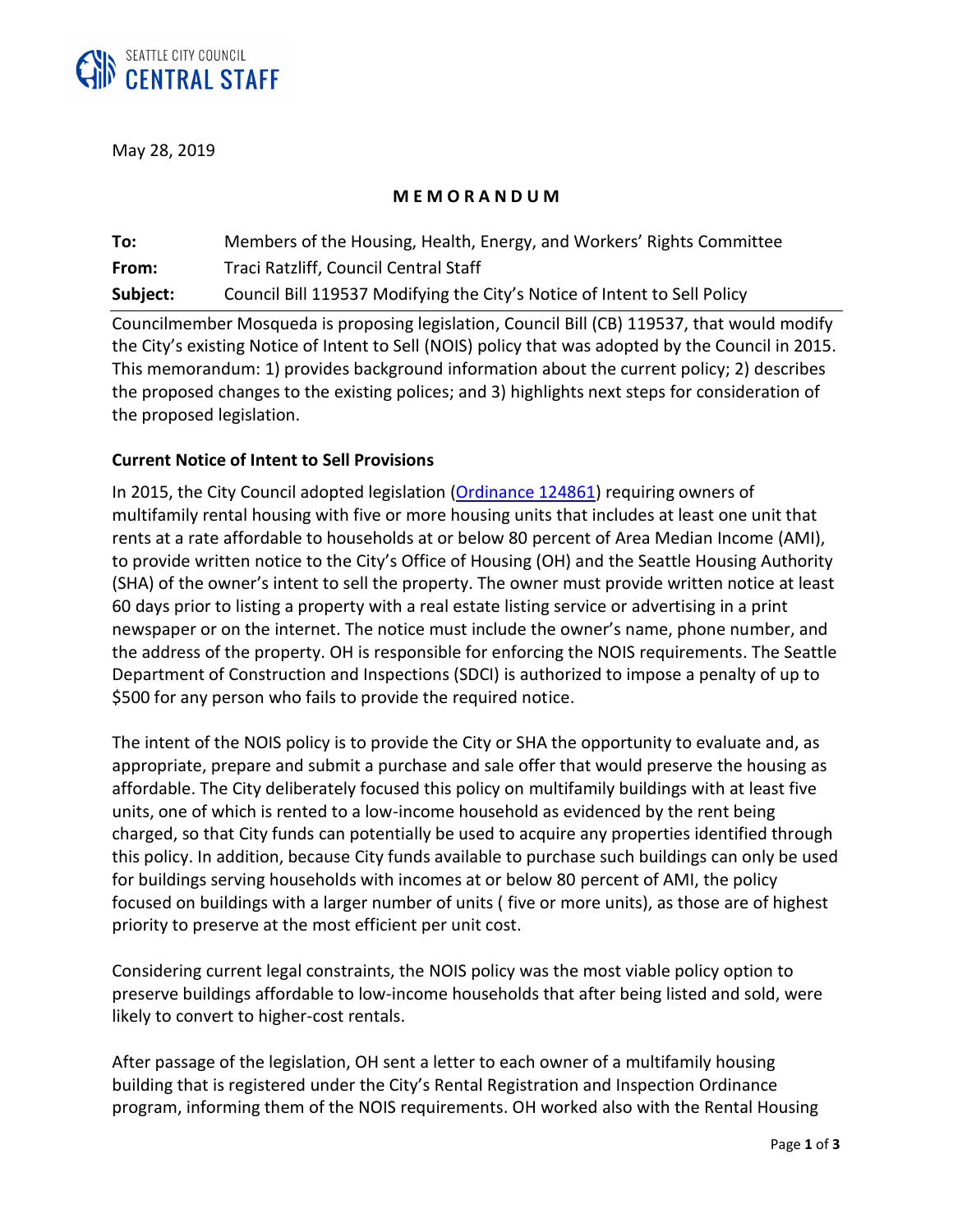Association to alert their members of the new requirements. In addition, OH notified the Housing Development Consortium, non-profit housing developers, and other interested parties, of the ability to be put on an email list that notifies them and provides a copy of any notices submitted to OH. There are currently six non-profit developers, 14 for-profit entities, and four City email addresses, receiving such notices. In addition, OH created [a website](http://www.seattle.gov/housing/intent-to-sell) with information about the NOIS policy, including how to comply, and a link to join the email list to receive information when notices are submitted to OH.

Since the adoption of this legislation, OH has received nine notices. All notices have been for buildings owned by for-profit owners. Seven of the nine properties have sold. To OH's knowledge, none of the buildings for which the notices were submitted have been sold to SHA or a non-profit housing developer.

Compliance and enforcement with the NOIS policy is, and will likely continue to be, a challenge. It is suspected, but cannot be confirmed, that the actual number of multifamily buildings subject to the NOIS policy is significantly higher than what is indicated by the number of notices OH has received to date. Meaning that most sales of multifamily buildings are not complying with the required notice to the City. Currently, OH has staff capacity to accept and share notices, consistent with the existing policy, but does not have staffing levels adequate to proactively enforce this policy. In addition, even if additional staff resources were provided, it would be challenging and time intensive to proactively research all sales occurring in the market, particularly the work it would take to understand and confirm the rent levels charged in the buildings being listed for sale, that triggers the NOIS requirements.

## **Proposed Modifications to the Notice of Intent to Sell Policy**

The proposed legislation would make the following changes to the NOIS policy:

- Expands the notice requirement to apply to owners of multifamily rental housing with two or more housing units, with at least one of the units renting at a rate affordable to a household at or below 80 percent of AMI.
- Increases the notice period from 60 days to 90 days prior to a building being formally listed for sale.
- Requires an owner to submit a signed declaration, under penalty of perjury, affirming that the owner has complied with the required notices. This declaration would be submitted to OH at the same time the required written notice is submitted.
- Requires an owner to prominently post a notice in the building notifying tenants of the owner's intent to sell the building so that tenants are informed of this impending action. The notice must be posted no later than 90 days prior to the building being listed or advertised for sale. The notice must include information on the availability of homeownership assistance from OH for low-income tenants and the City's website for renters.